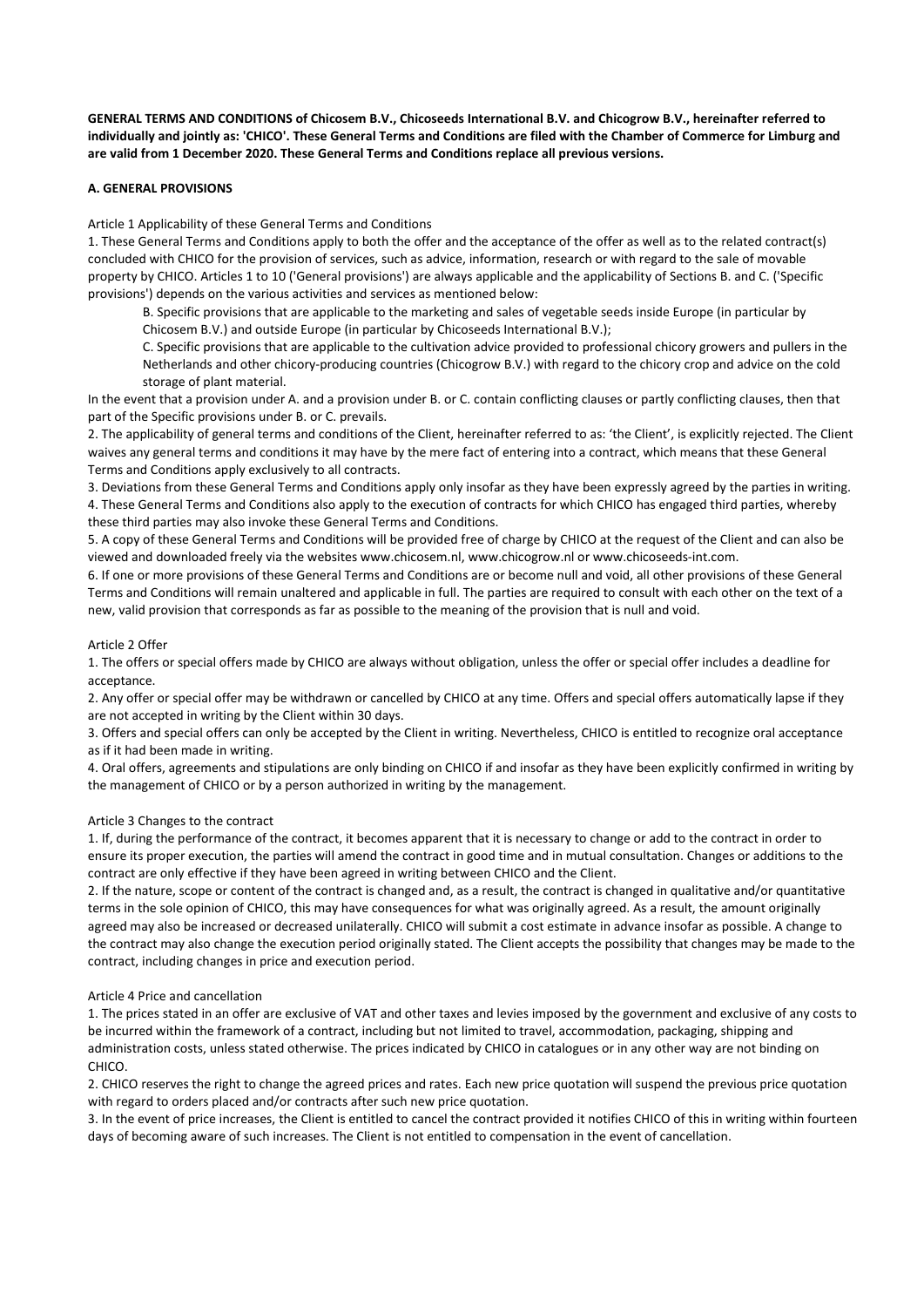### Article 5 Payment

1. Payment must take place in euros and must be received by CHICO within 30 days of the invoice date.

2. After the expiry of this term, the Client will be in default by operation of law, without any notice of default being required. From the moment of entering into default, the Client will owe interest of 1% per month on the outstanding amount, with part of a month being counted as a whole month.

3. If payment in instalments has been agreed, in the event of late payment of one instalment, the entire remaining amount will become immediately due and payable without any notice of default being required.

4. If the Client is in default or fails to fulfil one or more of its obligations, all costs incurred to obtain payment out of court as well as the judicial costs are payable by the Client.

5. In the event of liquidation, petition for bankruptcy or suspension of payments, attachment at the expense of the Client, debt rescheduling or any other circumstance which results in the Client being unable to make free use of its capital, as well as in the event of a change of control within the company of the Client, CHICO is entitled to suspend its obligations under the contract with immediate effect, without a notice of default and without judicial intervention, or to proceed to the complete or partial termination of the contract, without CHICO being obliged to pay any damage or compensation and without prejudice to the right of CHICO to claim compensation for all damage suffered and to be suffered by CHICO and the costs incurred. The claims of CHICO against the Client will be immediately due and payable in such case.

6. CHICO is at all times entitled to request an advance payment on the invoice amount, before payment is made, or to demand security from the Client, in a manner and in a form as determined by CHICO, for the fulfilment of the payment obligations arising from the contract concluded with CHICO or from a related contract.

7. The Client is not authorized to suspend payment, for whatever reason, or to offset any amount by reason of a counterclaim brought by it.

8. All amounts paid by the Client, regardless of any notices thereof, will first be applied against the out of court collection costs outstanding at that time, then against the contractual interest outstanding at that time and finally against the principal sum. 9. If CHICO has a claim against a company associated with the Client, for example a parent, subsidiary or sister company, and this company is insolvent in the sole opinion of CHICO, CHICO may offset this claim against any claim the Client may have against CHICO, even if the claim of CHICO is not yet due and payable at that time.

# Article 6 Suspension and termination

1. If the Client does not, does not fully or does not timely comply with the obligations arising from the contract entered into with CHICO or from a related contract or these General Terms and Conditions or if it is plausible in the sole opinion of CHICO that the Client is or will not be able to comply with its obligations arising from the contract entered into with CHICO or from a related contract, CHICO is entitled, without a notice of default and without judicial intervention, to suspend the fulfilment of its obligations under the contract with immediate effect or to proceed to the complete or partial termination of the contract, without CHICO being obliged to pay any damage or compensation and without prejudice to the right of CHICO to claim compensation for all damage suffered and to be suffered by CHICO and the costs incurred. The claims of CHICO against the Client will be immediately due and payable in such case. 2. In the event of force majeure, the provisions of Article 8, Section A. of these General Terms and Conditions (Force majeure) will apply to the suspension of the fulfilment of the obligations or the full or partial termination of the contract.

#### Article 7 Liability

1. Any form of liability is excluded, with the exception of liability for intent and gross negligence on the part of the board of directors of CHICO.

2. CHICO is only liable for direct damage. Liability for any form of indirect damage of any kind, including but not limited to consequential damage, trading loss, loss of profit, loss suffered and missed savings is expressly excluded.

3. Should CHICO be liable, for whatever reason, then this liability, including damage and costs caused by faulty products and/or services supplied, is explicitly limited to the net invoice value of the products and/or services supplied or, if the damage falls under the cover of an insurance policy of CHICO, to the amount actually paid out by the insurer in the relevant case in respect of that damage.

4. CHICO is never liable for any damage with regard to third parties. The Client indemnifies and holds CHICO harmless in respect of all claims, including claims by third parties, for compensation of damage that is allegedly caused by, or otherwise related to, any product or service delivered or advice provided by CHICO, including all claims, including claims by third parties, for compensation of damage submitted against CHICO in its capacity as a producer of goods on the basis of any regulation concerning product liability in any country whatsoever, unless such damage is the result of intent or gross negligence on the part of the board of directors of CHICO.

5. All employees of CHICO and auxiliary persons engaged by it may invoke the above provisions on an equal footing.

6. The Client is obliged to limit, to the extent possible, any damage in respect of the services about which it has submitted a complaint to CHICO.

7. Unless provided otherwise in these General Terms and Conditions, rights of action of the Client on any grounds whatsoever against CHICO in connection with the performance of activities by CHICO will in any case lapse one year after the moment at which the Client became aware or could reasonably have become aware of the existence of these rights.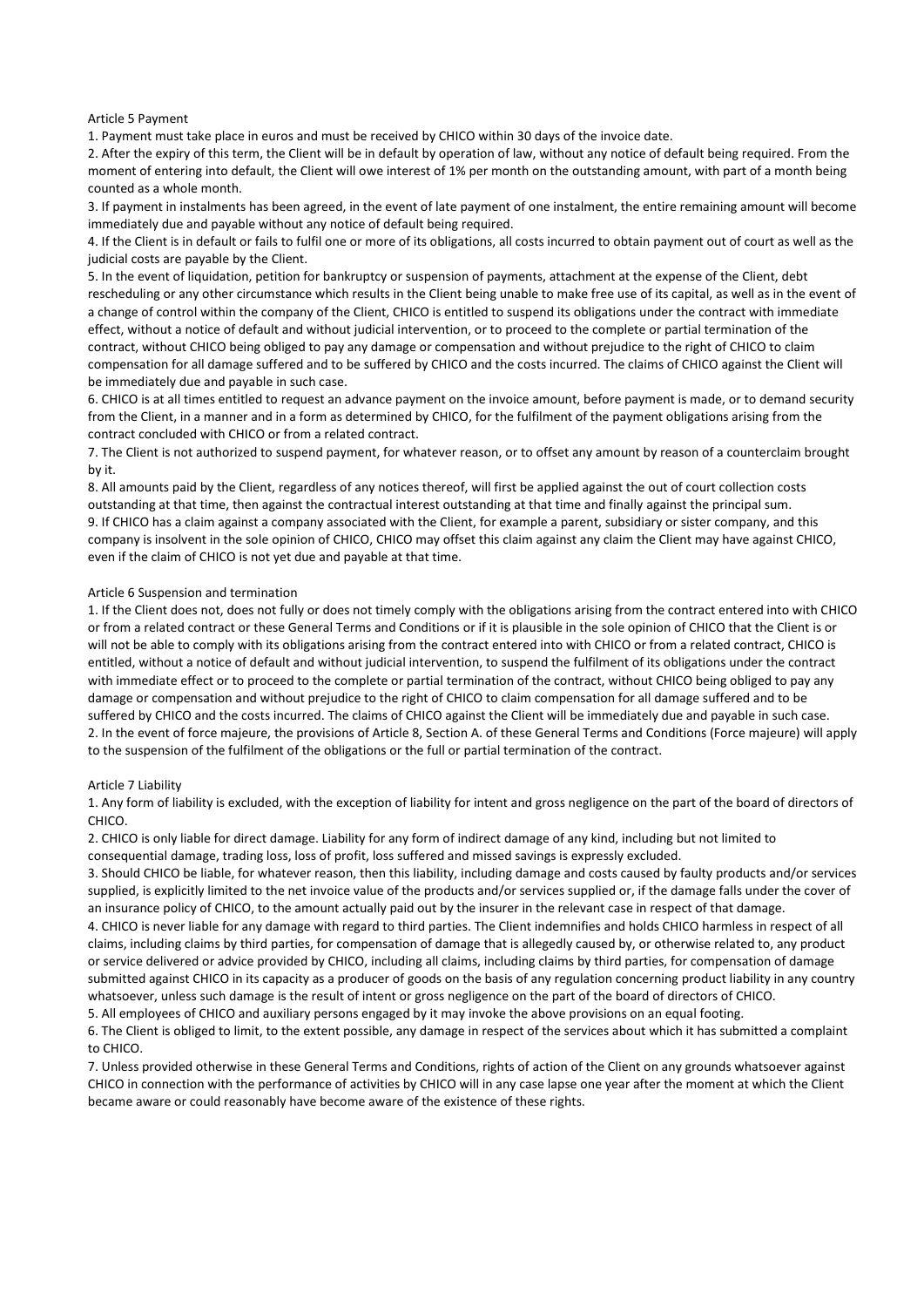### Article 8 Force majeure

1. In addition to what is understood in the law and jurisprudence in this respect, force majeure also includes all circumstances, foreseen or unforeseen, which are beyond the control of CHICO but as a result of which CHICO is unable to comply with its obligations or which make compliance so difficult or disproportionately expensive that compliance with the contract can no longer or cannot immediately be demanded of CHICO in all reasonableness. This includes, but is not limited to, measures or regulations of any government, strikes, wildcat strikes or political strikes at the business of CHICO or at the business of third parties, the failure of suppliers, contractors or subcontractors to meet their obligations or to do so on time, loss of harvests and diseases or pest infestations, including a general lack of necessary raw materials and other goods, resources or services required to achieve the agreed performance, general transport problems, war, wilful damage, riots, natural disasters, extreme weather conditions, fire, an epidemic or pandemic such as Coronavirus (COVID-19), etc. .

2. CHICO will inform the Client as soon as possible if, due to force majeure, CHICO is unable to deliver or to deliver on time. 3. If the force majeure lasts longer than four weeks, both parties are entitled to terminate the contract. CHICO is not obliged to pay any compensation in this case.

### Article 9 Dispute resolution

1. Unless the parties have agreed on arbitration by mutual agreement, any dispute will be settled by the competent civil court of first instance in the place where CHICO has its registered office.

2. In the event of a dispute, however, the parties will first attempt to reach a solution by mutual agreement and, in the absence thereof, to reach a solution through mediation, after which the parties will submit the dispute to an arbitration tribunal or to the civil court. Any arbitration will be held in the Netherlands in the Dutch language at the Netherlands Arbitration Institute (Nederlands Arbitrage Instituut). CHICO will at all times continue to be entitled to summon the Client before the competent court according to the law or an applicable international convention.

3. The Client must enforce its rights under the contract within one year after such rights have arisen by bringing legal action, failing which its rights will automatically lapse.

#### Article 10 Applicable law

All contracts between CHICO and the Client and all resulting contracts are governed exclusively by Dutch law, even if the Client is resident and/or established abroad. The provisions of the Vienna Convention of 11 April 1980, Bulletin of Acts, Orders and Decrees 1981, 84 and 1986, 61, are excluded insofar as they conflict with the provisions of these General Terms and Conditions and insofar as they may be detrimental to CHICO.

#### Article 11 Changes

CHICO is authorized to make unilateral changes to these General Terms and Conditions. The changes will take effect on the announced effective date. If no effective date has been communicated, changes will take effect with respect to the Client at such time as the change has been communicated or has become known to the Client.

# **B. SPECIFIC PROVISIONS applicable to the breeding, production, processing, marketing and sale of chicory seeds inside and outside of Europe.**

#### Article 1 Scope of application

In addition to the General provisions as described under A. of these General Terms and Conditions, the provisions under B. of these General Terms and Conditions apply to the marketing and sale of vegetable seeds inside and outside of Europe. In the event that the provisions under A. and B. contain conflicting clauses or partly conflicting clauses, the provisions under B. will prevail.

#### Article 2 Formation of a contract

1. A contract is formed or is deemed to have been formed by:

I. written and full acceptance of the offer or special offer by the Client, unless CHICO has revoked the offer or special offer within five working days of receipt of this acceptance. If the Client accepts the offer or special offer with deviations of minor importance, these deviations do not form part of the contract and a contract is formed in accordance with the offer or special offer of CHICO; or

II. written and full acceptance by CHICO of an order placed by the Client, unless this order has previously been revoked in writing by the Client and provided that the order confirmation is signed on behalf of CHICO by one or more persons authorized to enter into the contract; or

III. delivery by CHICO of the products ordered by the Client, exclusively with regard to the products delivered in accordance with the packing slip, in the absence of an express written order confirmation.

2. If the Client accepts the offer or special offer with deviations that are not of minor importance, CHICO will not be bound by it. In such case, a contract will not be concluded in accordance with this deviating acceptance, unless CHICO indicates otherwise.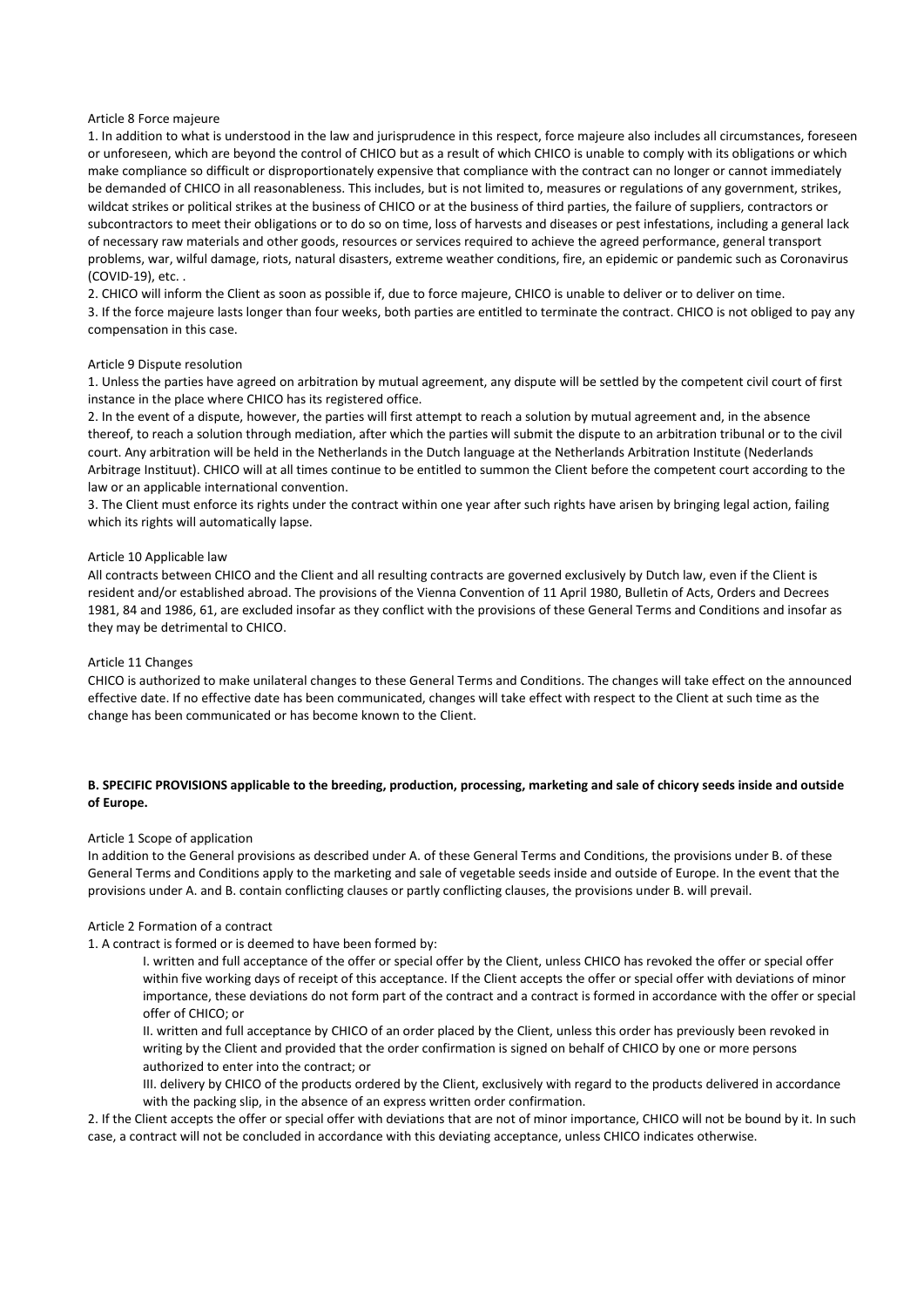Article 3 Price and cancellation

1. The prices stated in an offer or special offer fall under Ex Works (EXW) Incoterms 2020, unless otherwise agreed in writing. If CHICO delivers elsewhere, the risks and costs of transport and storage or interim storage are payable by the Client on the basis of the original Ex Works delivery.

2. At such time as an offer or special offer has been accepted in writing and in full by the Client, a contract thus concluded cannot be cancelled by the Client, unless this is done with the express written consent of CHICO.

# Article 4 Order, delivery and delivery time

1. When placing its order or at the first request of CHICO, the Client must indicate in writing what information, specifications and documents are required by the regulations of the country where delivery is to take place, such as those relating to invoicing, phytosanitary requirements, international certificates and other import documents or import certificates.

2. If the quantity ordered in an order deviates from the standard quantity used by CHICO or a multiple thereof, CHICO is free to deliver the next higher quantity.

3. CHICO will always make every effort to fulfil its obligation to deliver to the best of its ability.

4. Proper fulfilment of the delivery obligation by CHICO is also understood to include deliveries with a slight deviation in size, packaging, number or weight.

5. CHICO is permitted to deliver sold goods in consignments. If delivery is made in consignments, CHICO is authorized to invoice each instalment separately. CHICO is not obliged, but is entitled, to take out the customary transport goods insurance at the expense of the Client.

6. All risks relating to goods to be delivered by CHICO will in any case pass to the Client at the time of delivery.

7. The delivery date and any deadlines will be agreed in consultation, taking into account the sowing or planting season as much as possible. The agreed delivery date and any deadlines are not strict deadlines. CHICO will, however, make every effort to deliver in accordance with the agreed delivery date and deadlines. In the event of the impossibility of delivering on the agreed date or deadline, CHICO will inform the Client of this in writing and will set a new date after consultation with the Client. CHICO is never liable for damage caused by exceeding the agreed delivery deadlines. The Client will indemnify CHICO against any claims by third parties in this respect.

8. In the event of acceptance of orders with a value of less than  $E200$ , CHICO reserves the right to charge a minimum of  $E25$  in costs. 9. CHICO reserves the right to charge a minimum order size of €50 per item.

10. No return shipments to CHICO are permitted, unless CHICO grants written permission for this. The costs of any return shipment are payable by the Client.

11. If the Client takes possession of the ordered products before the agreed delivery date, the resulting risk is entirely for the Client. 12. If the Client wishes to take possession of the ordered products after the agreed delivery date, all risk, including but not limited to possible loss of quality due to longer storage, will be entirely for the account of the Client and the Client will indemnify CHICO against claims for damage for whatever reason that may arise from this. If the aforementioned longer storage period leads or can lead to a loss of quality or deterioration of the products after a reasonable limited storage period has expired, CHICO is entitled to cancel the contract, whereby the Client must compensate CHICO for all damage suffered as a result and the Client itself is not entitled to compensation.

Article 5 Reservation of seed availability

1. All contracts are entered into and deliveries are made subject to the usual harvesting and processing reservation: the reservation that there are sufficient products in stock at the time of delivery.

2. If CHICO invokes this harvesting or processing reservation, CHICO will not have an obligation to deliver, but CHICO will, if possible, attempt to deliver in proportion to the quantity ordered or comparable alternatives.

3. The Client is not entitled to compensation if CHICO invokes this reservation.

# Article 6 Packaging and shipping

1. The products are packed and delivered in their original packaging, either by CHICO or by the producer. CHICO undertakes towards the Client to pack the products properly, unless the nature of the products dictates otherwise, and to do so in such a way that the products reach their destination in good condition by normal transport.

2. If products are delivered for resale, they may only be presented for resale in their original packaging. Products for resale are not permitted to be repackaged and the original packaging may not be otherwise altered.

3. Repackaging of products or changing the original packaging means that any claim to a warranty issued by CHICO will lapse and that CHICO will never be liable for defects in or to the delivered products or for the delivery of the incorrect products or deviations in quantity and quality.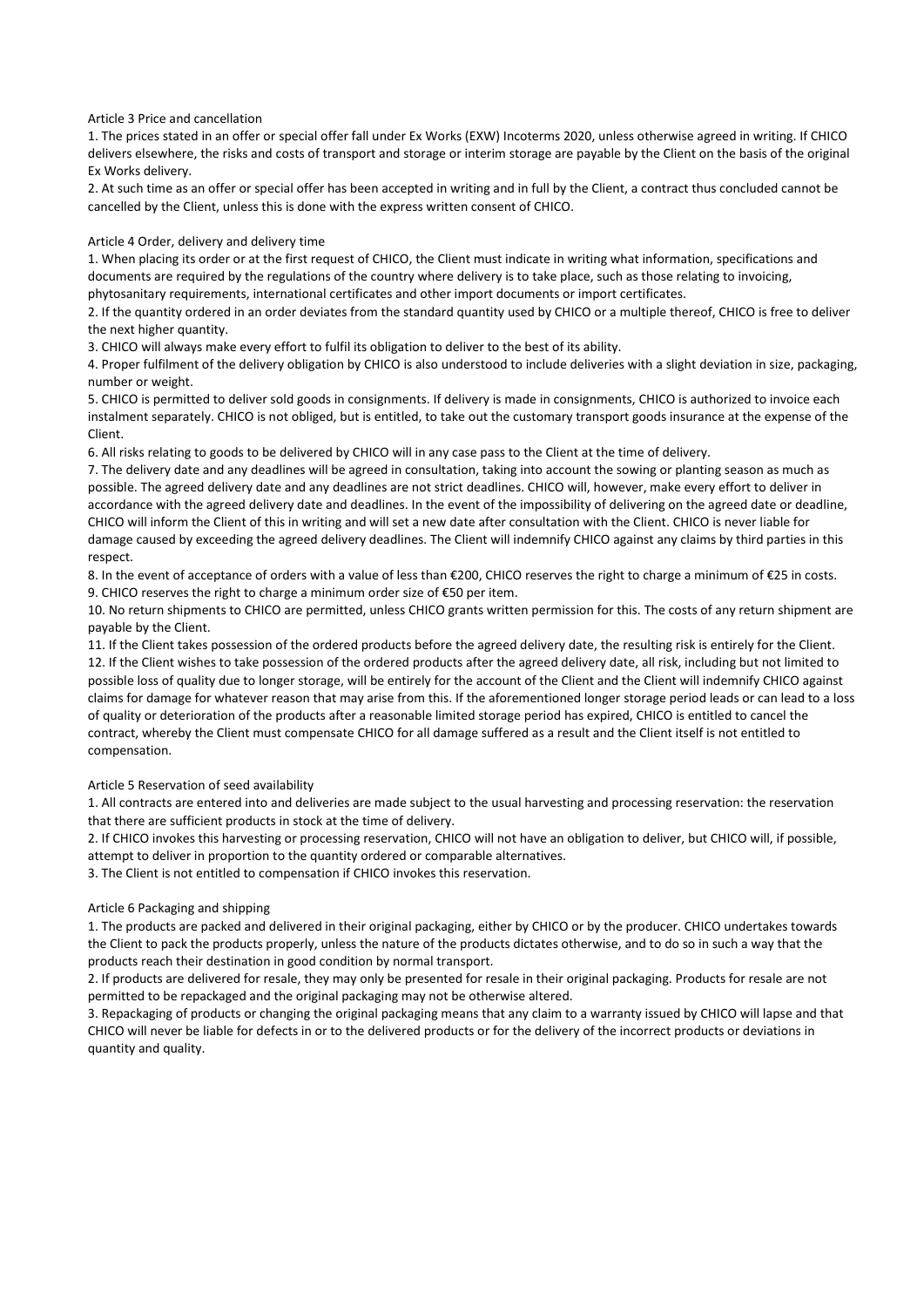# Article 7 Retention of title

1. The products delivered by CHICO and the products resulting from the products delivered remain the property of CHICO until the Client has paid the purchase price, any contractual interest and out of court collection costs in full and all obligations arising from the contract or contracts entered into with CHICO have been properly fulfilled. The retention of title also applies to claims that CHICO may have against the Client due to the failure of the Client to fulfil one of its obligations towards CHICO. As long as no transfer of ownership has taken place, the Client will keep the delivered products for CHICO.

2. Products delivered by CHICO, which are subject to retention of title by virtue of paragraph 1 of this article, may only be resold or used within the framework of normal business operations and only after payment to CHICO. In the event of resale, the Client is in turn obliged to supply the products to its customers with a retention of title.

3. The Client is not permitted to pledge the delivered products or to establish any other right on them.

4. The Client must at all times do everything that can reasonably be expected of it to safeguard the proprietary rights of CHICO. 5. If third parties attach products delivered under retention of title or wish to establish or assert rights thereto, the Client is obliged to inform CHICO of this immediately and to inform the party levying the attachment of the proprietary rights of CHICO.

6. The Client undertakes to insure the products delivered under retention of title, to keep them insured against fire, explosion and water damage as well as against misappropriation/theft and other cases of destruction, and to make this insurance policy available to CHICO for inspection at its first request. CHICO is entitled to any amounts paid out under this insurance. Insofar as necessary, the Client undertakes towards CHICO in advance to cooperate in whatever may be necessary or desirable in this respect.

7. The Client authorizes CHICO, in all cases in which CHICO wishes to exercise its proprietary rights, to enter or allow CHICO to enter all those places where its property is located and to remove these goods.

# Article 8 Use and warranty

1. The products supplied are intended exclusively for the cultivation of crops intended for human or animal consumption and consumption in accordance with the corresponding product specifications.

2. The products supplied by CHICO are intended for plant production and are not intended for human or animal consumption, whether unprocessed or processed. The plants resulting from the products supplied may only be used for human or animal consumption if the plants are completely separated from the products supplied. The products supplied may not be used for the production of sprout vegetables, since sprouts vegetables are consumed together with the seed. CHIC is not liable for substances and/or micro-organisms that are present on and/or in the seed.

3. The products to be supplied by CHICO meet the requirements set by the Dutch inspection authorities at that time. However, the product specifications accompanying the products do not constitute a warranty. In the event that the product delivered does not meet the product specifications, the Client will be informed accordingly. Furthermore, CHICO does not guarantee that the products delivered meet the intended purpose of the Client. The Client must verify whether the products delivered are suitable for the intended purpose and use and comply with the General Terms and Conditions attached to them.

4. If seeds or plants to be delivered have undergone treatment at the request of the Client, the costs as well as the risks thereof are payable by the Client.

5. If CHICO has indicated a germination capacity, this is only based on reproducible laboratory tests. No direct relationship can be assumed between the indicated germination capacity and the growth of the seed at the Client. This indicated germination capacity only specifies the germination capacity at the time of the test and under the conditions in which the test was carried out. Growth depends on the location, cultivation measures and the climate conditions at the Client.

6. Any warranty on the part of CHICO will lapse if a defect has arisen as a result of or arising from use after the expiry date, incorrect storage, improper use, repackaging or reprocessing. Nor will the Client be entitled to any warranty if a defect in the products or the plants or fruit resulting from them has arisen due to or is the result of circumstances beyond the control of CHICO, including weather conditions such as, but not limited to, extreme rainfall or temperatures, the growth and flowering of the products delivered, etc.

# Article 9 Provision of information

1. Information provided by CHICO in any form whatsoever is non-binding. All descriptions, recommendations and advice on crops or otherwise in direct mail, such as brochures, newsletters and e-mail messages and featured on the website, have been carefully compiled. Descriptions are exclusively intended as general information and not as a measure of quality or warranty. Recommendations and advice on crops or otherwise are general in nature and are at best indicative; they are not applicable to various business situations and all local conditions for growth or otherwise. The Client is responsible for interpreting advice and information and for assessing their suitability or applicability.

2. All photos, images and illustrations in brochures and on the website are exclusively intended as general information and not as an indication of quality or as a warranty. Images of varieties were made in optimal conditions. Comparable results are not guaranteed, and they are not intended for all business and local circumstances concerning cultivation or otherwise.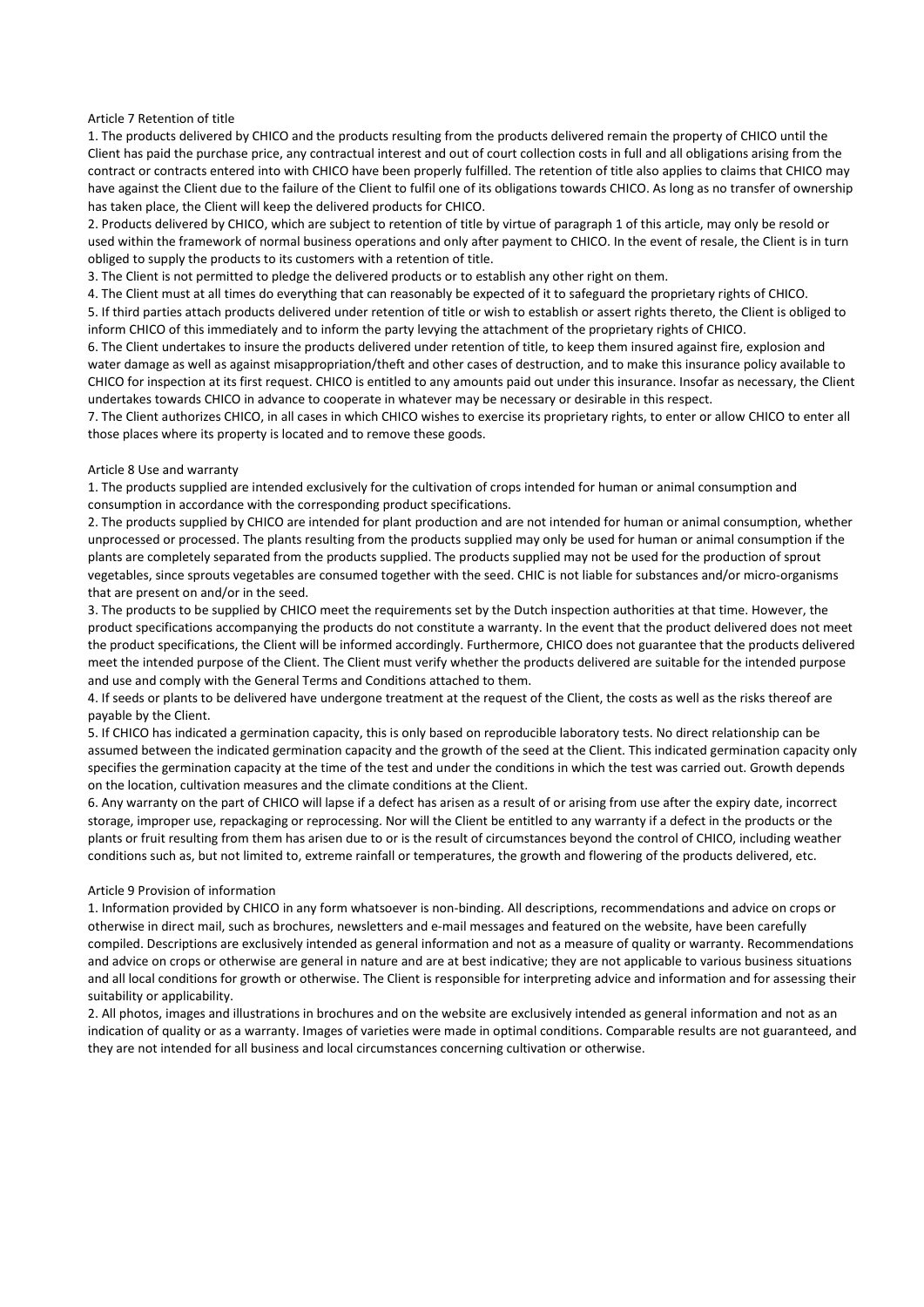### 3. The information provided by CHICO is understood to mean:

a. 'Immunity': a plant variety is not affected or infected by a specific disease or pest;

b. 'Resistance' means the ability of a plant variety to restrict the growth and development of a specific disease or pest and/or the damage it causes compared to susceptible plant varieties under similar environmental conditions and disease or pest pressure.

Two levels of resistance are defined:

I. High resistance (HR): plant varieties which significantly restrict the growth and development of a specific disease or pest under normal disease or pest levels compared with susceptible varieties. However, these plant varieties may show some signs of disease or damage under high disease levels.

II. Intermediate resistance (IR): plant varieties which restrict the growth and development of a specific disease or pest, but may show more symptoms of disease or damage compared to highly resistant varieties. Intermediate resistant plant varieties will show less severe signs of disease or damage than susceptible plant varieties under similar environmental conditions or disease or pest levels.

c. 'Susceptible': the inability of plant varieties to restrict the growth and development of a specific disease or pest.

4. CHICO may at all times rely on the correctness and completeness of the information and data provided to CHICO by the Client within the framework of the conclusion and execution of the contract.

# Article 10 Liability

1. CHICO accepts no liability for damage resulting from the application or use of recommendations and cultivation advice. See 9.1. 2. CHICO is not liable for damage and costs caused by diseases in plants grown from the delivered products, unless it has been proven that the delivered products were already infected with the damaging disease at the time of delivery.

3. Except in the case of intent or gross negligence of the board of directors of CHICO, CHICO is never liable for damage and costs:

I. as a result of deviations or non-standard results of the plants and fruit grown from the products supplied, including, but not limited to, deviations in growth and flowering, or:

II. as a result of mutations in resistance, or:

III. as a result of errors, incompleteness or incorrectness in the product or cultivation information and/or advice provided by or on behalf of CHICO. The Client must assess for itself whether the delivered goods are suitable to be used for the intended cultivation or under the local circumstances, or:

IV. caused by errors or omissions in the execution of the contract or the use of auxiliary goods.

# Article 11 Complaints

1. The Client is obliged to examine the purchased products immediately upon delivery or as soon as possible thereafter. At this time, the Client must check whether the goods delivered are in conformity with the contract. The Client must check whether the correct goods have been delivered, whether the goods delivered correspond with what was agreed in terms of quantity and whether the goods delivered meet the agreed quality requirements or – if these are lacking – the requirements that may be set for normal use and/or commercial purposes.

2. If the Client puts the delivered products into use, this will be considered as acceptance. Minor deviations, including deviations in quality, composition and properties, which are unavoidable from a technical point of view or which are generally accepted, can never constitute grounds for well-founded complaints.

3. If visible defects or shortfalls are found, the Client must report these to CHICO in writing by registered letter no later than three working days after delivery, stating the batch data, delivery note and invoice details.

4. In the event of invisible defects, the Client must complain in writing by registered letter as soon as possible, but no later than five working days after discovery, stating the batch data, delivery note and invoice details. No further claims can be made due to invisible defects sixty days after the sowing date.

5. Complaints must be described in such a way that these can be verified by CHICO or a third party. In addition, complaints must always be communicated to CHICO in good time so that CHICO can check the plant materials. To this end, the Client must also keep a record of the use of the goods and, in the event of resale of the goods, of the purchasers. If the Client does not make a written complaint within the aforementioned periods, its complaint will not be dealt with and its rights will lapse. In the event of any expert assessment, CHICO must be notified in good time at least three working days in advance.

6. Complaints relating to part of the delivery cannot be a reason for rejection of the entire delivery by the Client.

7. In the event of a continuing dispute between the parties concerning germination capacity, varietal identity, varietal purity and technical purity, Naktuinbouw, established in Roelofarendsveen, the Netherlands, may, at the request of one of the parties, carry out an inspection or reinspection with the costs payable by the party found to be wrong. This request must be submitted within six months of the first report of the problem to the other party. The costs related to this inspection or reinspection must be paid in advance by the Client. The re-inspection test will be carried out on the basis of an approved sample. The result of this inspection or reinspection is binding on both parties, without prejudice to the right of the parties to submit disputes about the consequences of this result to the bodies referred to in Section A. of Article 9 of these General Terms and Conditions.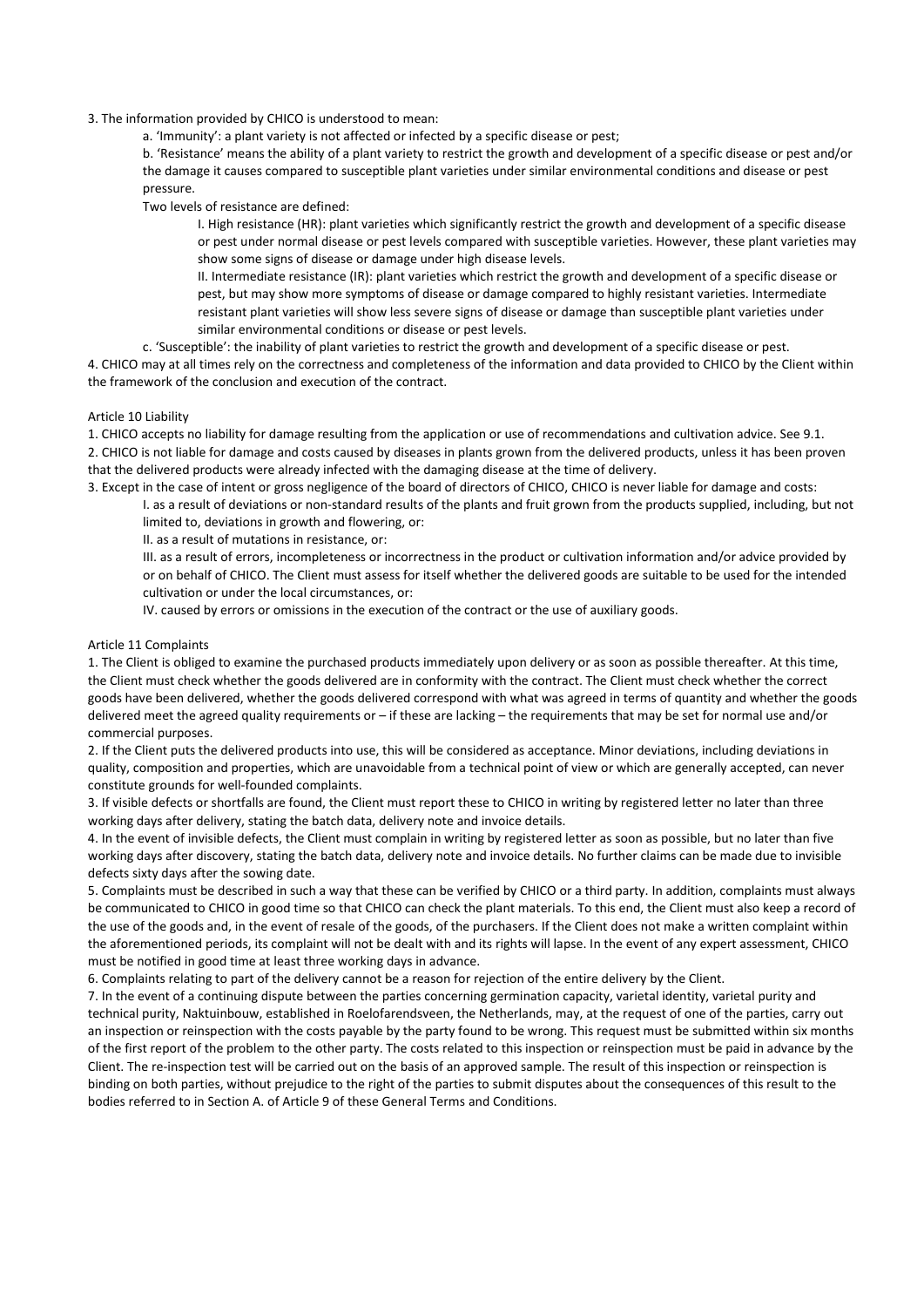### Article 12 Reservation for reproduction and/or propagation

1. The Client is not permitted to use the delivered products or components or harvested materials for further propagation or reproduction of basic materials. It is also not permitted to use propagated products or components or harvested materials thereof i) for propagation purposes, ii) offer them for sale, iii) sell them, iv) import or export them or v) keep them in stock for one of these purposes without permission.

2. In the case of resale of the delivered products, the Client guarantees this clause under forfeiture of a penalty for each violation to be imposed on its own customers. The amount of the penalty is at least equal to the benefit enjoyed by the Client.

3. The Client is obliged to grant the holder of plant breeders' rights or someone who inspects on its behalf, upon first request, access to its business, including and in particular to the greenhouses of the business, so that CHICO can carry out inspection activities or have them carried out. Business in this case also means the business activities carried out by a third party on behalf of the Client. Upon request, the Client will immediately allow inspection of its records relating to the relevant basic materials. The Client also imposes the aforementioned obligations on its own customers.

# Article 13 Use of trademarks and signs

1. The Client is not permitted to use the trade name of CHICO as well as trademarks and signs used by CHICO to distinguish its products from those of other legal entities/companies or to use trademarks and signs that are not clearly distinguishable.

2. The Client is only permitted to use these trademarks and signs when marketing products in the original packaging of CHICO with the trademarks and signs applied by CHICO.

3. In the case of violation of the obligations resulting from this article, the Client will forfeit to CHICO an immediately payable penalty of €25,000 (in words twenty-five thousand euros) for each day or part of a day that the violation continues, without prejudice to the other claims to which CHICO is entitled including the right to full compensation.

# **C. SPECIFIC PROVISIONS applicable to cultivation advice concerning the chicory crop**

### Article 1 Scope of application

In addition to the General provisions as described under A. of these General Terms and Conditions, the provisions under C. of these General Terms and Conditions apply to cultivation advice on the chicory crop and advice on cold storage of plant material. In the event that the provisions under A. and C. contain conflicting clauses or partly conflicting clauses, the provisions under C. will prevail.

#### Article 2 Payment

1. If an appointment for a business visit, etc. agreed between CHICO and the Client is cancelled by the Client within 24 hours of the appointment, the Client will owe 50% of the agreed minimum visit fee.

#### Article 3 Provision of services and advice

1. CHICO uses the online registration program ('ChicoSystem') to provide all business-related advice, such as cultivation advice (cultivation and migration) on the chicory crop and advice on the cold storage of plant materials. All other methods of providing advice are non-binding and exclusively informative.

2. The obligations in a contract that relate to advice or services are best efforts obligations, whereby CHICO undertakes to make every effort to achieve a result that is usable for the Client in the implementation of the agreed activities. CHICO expressly does not guarantee any results.

3. Advice given orally by CHICO is solely of a non-binding and informative nature. The Client accepts that it is not inconceivable that there will be a risk of misunderstandings in the interpretation of the question or in the interpretation of the advice in the case of oral advice, and that the risk of misinterpretation of the question or misinterpretation of the oral advice is borne by the Client. Oral opinions can only be definitively interpreted as opinions if they are followed by advice from the online registration programme ('ChicoSystem').

4. Automated advice, reports and graphs in the online registration programme ('ChicoSystem') are based on a limited number of parameters and on various sources. This type of information has its limitations and is therefore only non-binding and informative in nature. The Client guarantees that it will always assess automatically generated advice, reports and graphs for correctness and applicability before taking business decisions on the basis of this information.

5. Although CHICO takes great care in compiling and maintaining all general information on its website and in the online registration program ('ChicoSystem'), CHICO cannot guarantee the correctness, completeness and topicality of the information provided. This information is therefore non-binding and supporting. The Client must test the applicability and the legal frameworks of this information itself.

6. The Client guarantees that all information and documents, which CHICO indicates are necessary or which the Client should reasonably understand are necessary for the proper execution of the contract, will be provided to CHICO in good time in the desired form and manner or have been entered into the online registration program ('ChicoSystem').